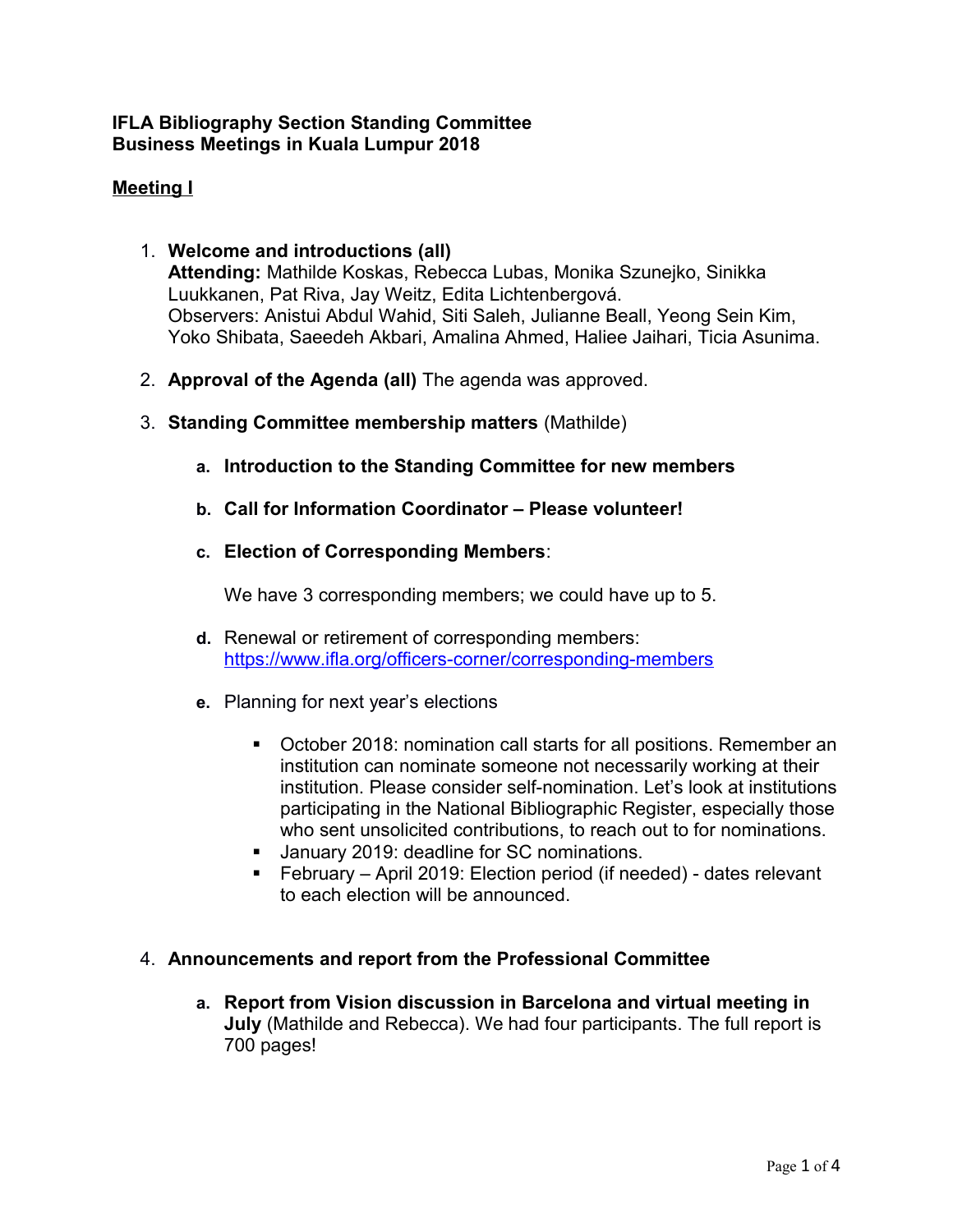# 5. **Action Plan follow up**

- **a.** Update from ongoing working groups or projects.
	- a.i. **Common Practices for National Bibliographic Agencies:** Progress made in Barcelona project meeting and beyond (Mathilde and Rebecca). Waiting for approval.
	- a.ii. **National Bibliographic Register** (Pat Riva) has increased to 48. There's a new questionnaire but some are still using the old one, we need to update the website!
	- a.iii. **Communication with members** (mailing list, web pages, etc.). Update on web content review (Rebecca) Rebecca sent in the review of the section web pages, we are keeping the Best Practices for now, not archiving it, so it's available until the Common Practices is published. We do need an Info Coordinator to take up regular updating.

## 6. **WLIC open session and Metadata Reports session**

## **a. Last-minute planning**

Metadata reports meeting: Pat will be reporting for our Section

## 7. **Information about Metadata social event** Tuesday, August 28 at 6:00 pm.

All metadata sections will meet for a social event on Wednesday evening. Everyone was encouraged to come.

## **Meeting II**

**Attending:** Mathilde Koskas, Rebecca Lubas, Monika Szunejko, Sinikka Luukkanen, Pat Riva, Jay Weitz, Edita Lichtenbergová. Observers: Rene-Vincent du Grandlaunay, Yoko Shibata, Izaruddin Moss**.**

## 8. **Common Practices publication is approved!**

# 9. **WLIC session reminder – we had 18 submissions resulting in selection of four high-quality papers**

10.Collaboration with other units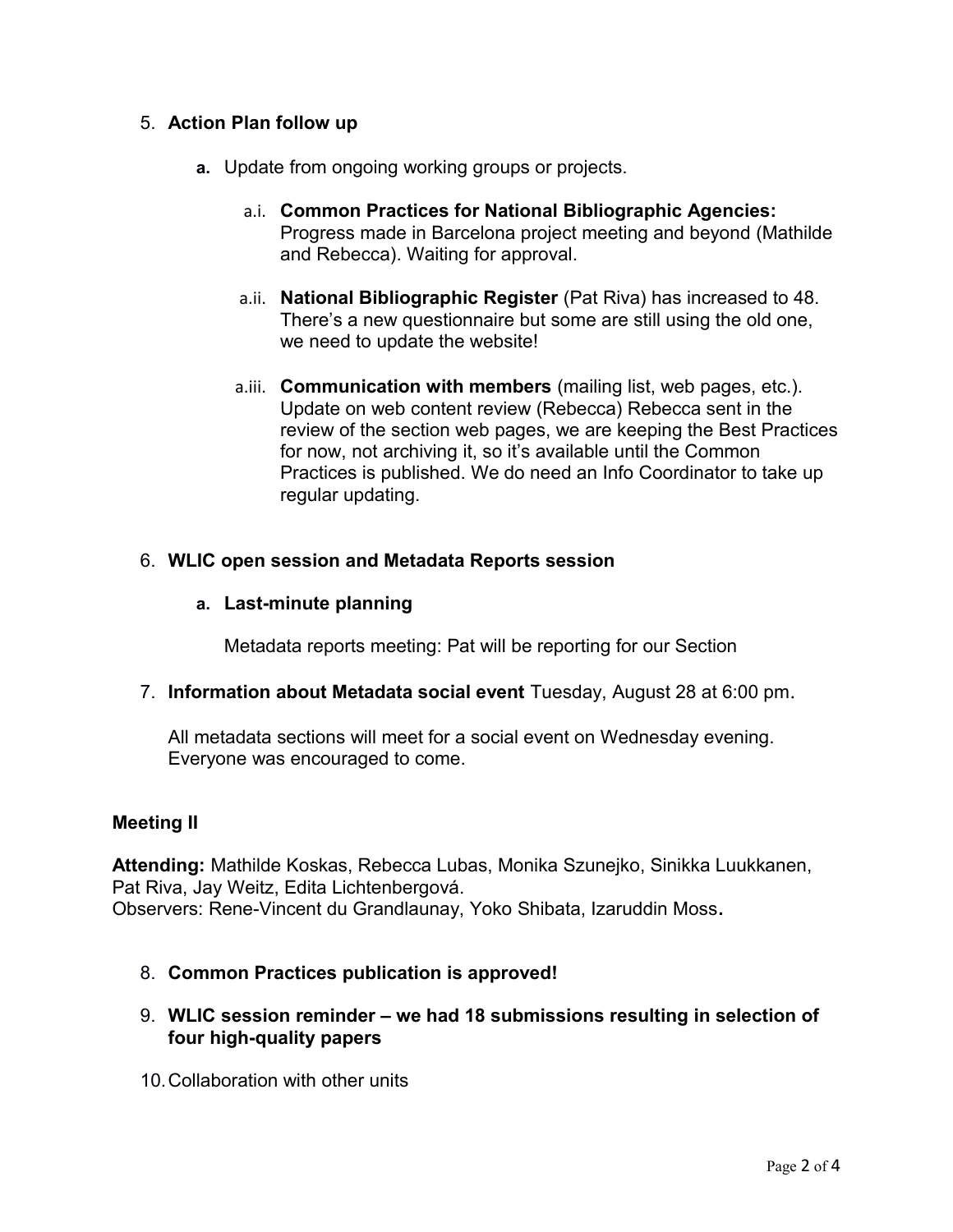- **a. Division III report** (Mathilde and Rebecca). Discussed next steps in IFLA strategy, including size and level of activity from committees. Interesting proposals on how to lower barriers to participation in IFLA. Agreement that size of committee doesn't reflect on its dynamism*.*
- 11.Metadata newsletter ideas: please send to Jay.

#### 12.**WLIC session for next year: we discussed the idea of a "clinic" for national bibliographies; setting up an expert panel for specific help with real life challenges in creating and updating bibliographies. Let's partner with other sections and SIGs.**

The Indigenous matters section was approached and agreed to help organize the session. On the Bibliography Section's side, Rebecca and Monika will be part of the organizing committee.

Call for everyone to think about people we could invite. We could also ask for questions beforehand (through the Metadata newsletter, etc.). It was decided to mention it in the December newsletter.

## 13.**WLIC Satellite Meetings**

We will support the Metadata Specialists in the Digital Age Satellite Conference

## 14.**Continued discussion on Action Plan for 2018-2019. We need to get Common Practices published, we are almost there!**

- **Chapter 1: introductory, keep till last.**
- **Glossary: revised in 2017. One last revision just before publication?**
- **Chapter 3-5 have been updated. Rebecca will share them widely with the SC (don't bother with spelling and format. If you see something to revise or add, but don't feel up to crafting a new paragraph, you don't have to, just point out the problem!).**
- **Review Chapter Two (updated during Barcelona meeting)**
- **Meet via Zoom to review Chapter Six. Sinikka will do a first pass**
- **Rebecca will do final edit in December**

*Discussion on how to lower barrier to participation for SC members: Basecamp, emails, reminders? Item in the Newsletter to encourage participation in revisions?*

#### 15.**Standing Committee membership matters**

**a.** Information Coordinator

Pat volunteers to be Information Coordinator for a year, until the new website goes live, with the primary goal of taking care of the National Bibliographic Register.